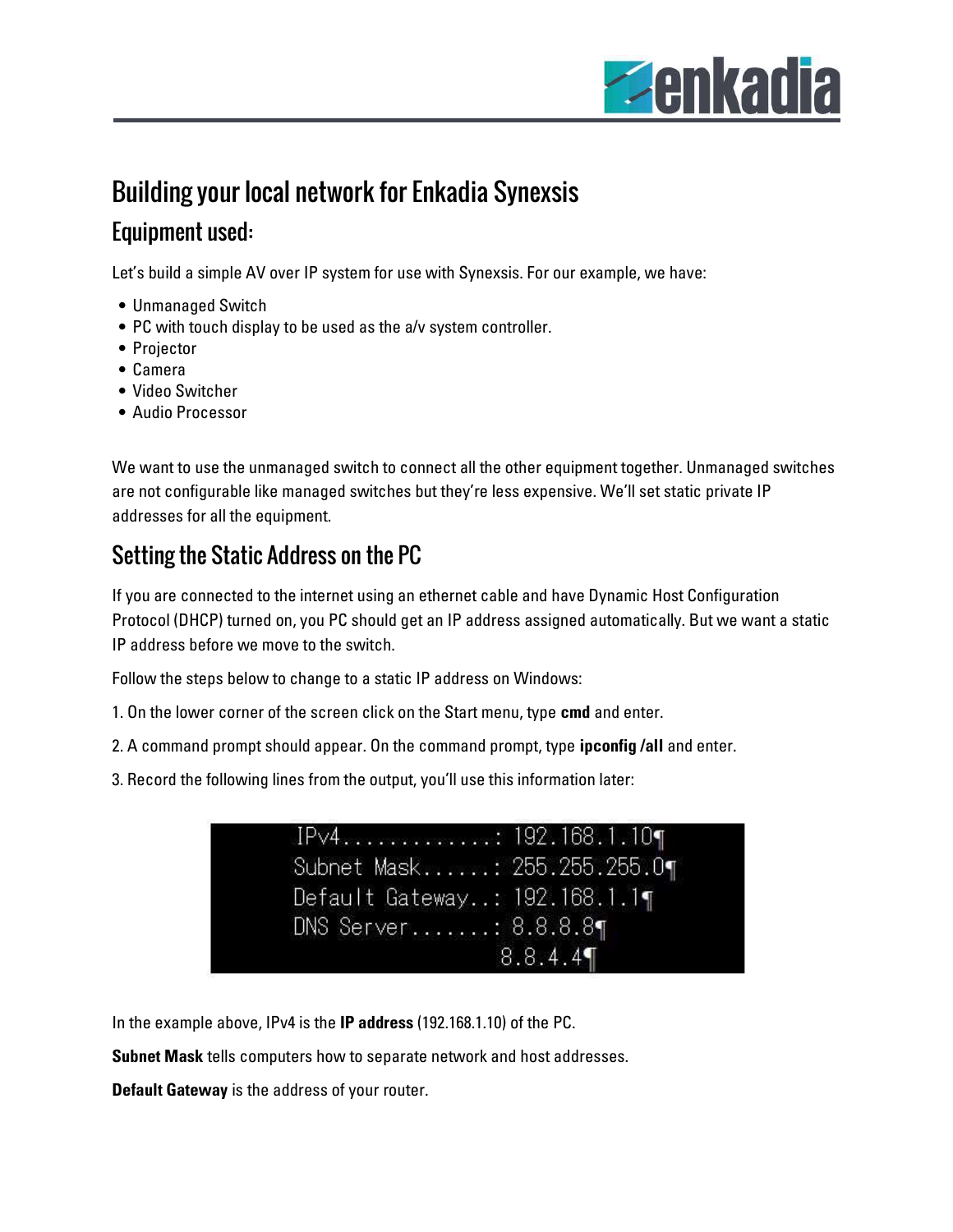

DNS Servers contain databases of public IP address and hostnames.

4. Return to the Start menu and type Control Panel and press enter.

5. Click the link titled View network status and tasks under the Network and Internet heading.

6. Click the link on the left of the window labeled Change adapter settings.

7. On the newly opened window, you should see an Ethernet icon with a green checkmark. If you have a red cross on it, then you aren't connected to the internet.

8. Right click on the Ethernet icon and click properties.

9. On the Ethernet properties window, select Internet Protocol Version 4 (TCP/IPv4) and click on the Properties button just below on the right.

10. On the General tab of Internet Protocol Version 4 (TCP/IPv4) Properties, you should see Obtain an IP address automatically. Select the option: Use the following IP address:

The dynamically assigned IP address was already using 10. DHCP starts from the lowest number and keeps increasing, so you want to select a number that is high enough and wouldn't cause a clash with any DHCP assignments. Let's select 150 and press enter. Leave the Subnet Mask, Gateway and DNS Server settings unchanged. Press enter. And the result should look like this.

| $IPv4$ : 192.168.1.150¶       |
|-------------------------------|
| Subnet Mask: 255.255.255.0¶   |
| Default Gateway: 192.168.1.1¶ |
| DNS Server: 8.8.8.8¶          |
| 8.8.4.4                       |

IPv4 should reflect the new static address.

Now you can disconnect your PC from the router and connect it to the switch.

#### Setting Static Addresses for other devices

You can set the static address for other devices in a similar manner. You will have to consult the instruction manual to find out how to reach the network settings of each device. You must use the same Subnet Mask, (Default Gateway and DNS Server are optional for a simple network). The only thing, you will change is the IPv4. For each device, increment by a number you like, so you can select something like 192. 168. 1. 152 and up but remember you can't go beyond 254.